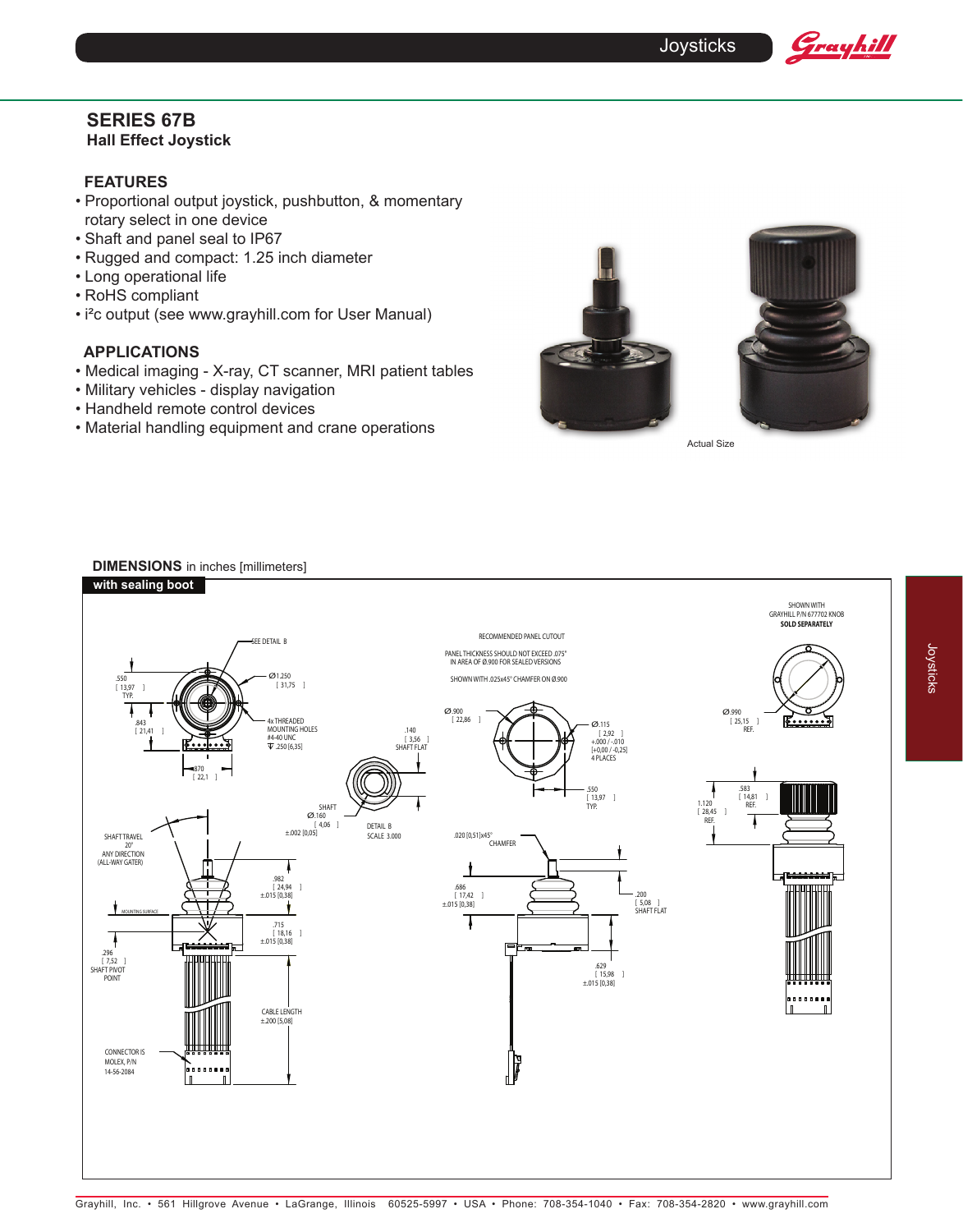

**Joysticks** 

## **DIMENSIONS** in inches [millimeters]



# **BLOCK DIAGRAM & JOYSTICK OUTPUT WAVEFORM**

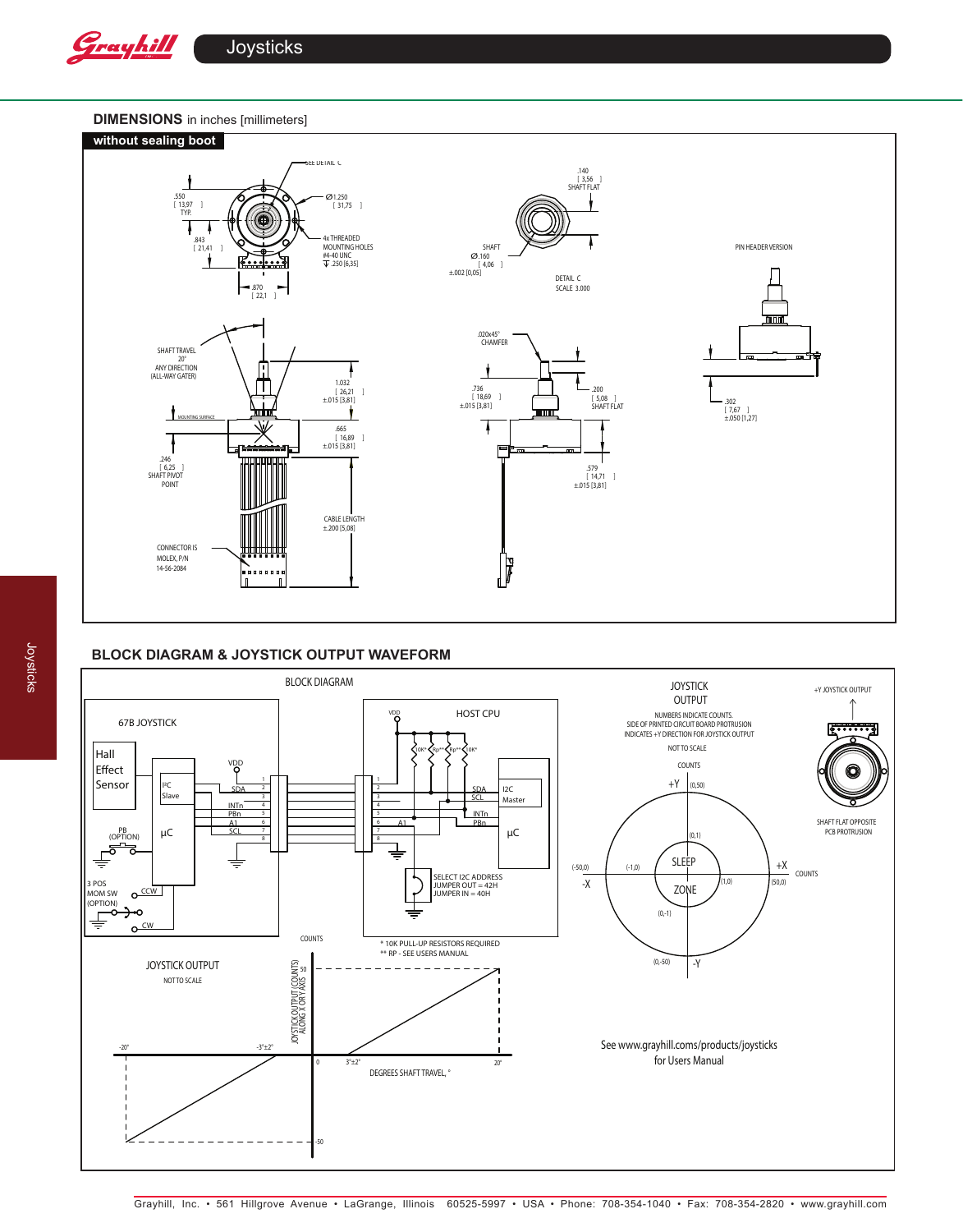## **SPECIFICATIONS**

**Electrical Ratings**

**Supply Voltage (VVD):** 3.3V ± .0.3V **High Level Input Voltage (VIH, Min):** 0.7\*VDD on SCL & SDA / 0.25\*VDD+0.8 on Al **Low Level Input Voltage (VIL, Max):** 0.3\*VDD on SCL & SDA / 0.15\*VDD on Al **Current Draw In Active Mode (IDDI):** 3mA Maximum  $@$  VDD = 3.3V (J & P options only) **Current Draw In Sleep Mode (IDD2):** 100uA Maximum  $@$  VDD = 3.3V (J & P options only) **Current Draw in Active Mode (IDD3):** 4mA Maximum  $@$  VDD = 3.3V (R option has active mode only)

**Typical Operating Current: 4.0 mA at Vcc =**  $3.3V, T = 25^{\circ}C$ 

**Maximum Operating Current:** 7.0 mA over  $3.0 \leq$  Vcc  $\leq$  3.6V,  $-40^{\circ}$ C  $\leq$  T  $\leq$  85°C **Maximum Current Sunk By Any I/O Pin**: 25mA

**Leakage Current:** ±5 nA Typ., ±125 nA Max **Low Level Output Voltage (VOL):** 0.6V On INTn & SDA  $@$  IOL = 6mA,  $@$  VDD = 3.3V **Measurement Frequency (Active Mode):** 50 Samples/Sec

**Response Time, Active Mode (T1):** 20ms\* **Response Time, Sleep Mode (T2):** 80ms\* **Output @ Maximum Joystick Deflection (XMax, YMax):** 50 Units **Output With Joystick Shaft Released** 

**(Center Position)**: (0,0) **Nominal Startup Time (TP, W):** 300ms

# **Physical & Mechanical Ratings**

**Vibration:** Random, Meets MIL-STD-810G, Method 514.6, Procedure I **Mechanical Shock:** Meets per MIL-STD 202, Method 213B Test Condition A **Transit Drop**: Meets per MIL-ST-810G, Method 516.6, Procedure II **Terminal Strength:** 10 lbs. Minimum, Tested per MIL-STD-202, Method 211A **Push-Out Force:** 60 lbs. Minimum **Pull-Out Force:** 60 lbs. Minimum **Shaft Impact:** 0.5 lb. Weight dropped 20x from height of 1m **Shaft Side-Load:** 45 lbs. Minimum **Mounting Torque:** 3-5 in-lbs recommended, 8 in-lbs. Maximum **Joystick Actuation Force**: 300g Peak ± 25% **Joystick Life:** 1 million cycles minimum\*\* **Pushbutton Life:** 1 million actuations, minimum **Rotational Life:** 1 million turns, minimum in each direction

#### **Materials and Finishes**

**Housing:** Thermoplastic **Backplate:** Thermoplastic **Lockwashers:** 304 Stainless Steel **Hex Nuts:** 303 Stainless Steel **Shim Washers:** 304 Stainless Steel **Shaft:** 303 Stainless Steel **Cable Assembly:** 26 AWG Stranded Copper **Conductors Connector Body:** Thermoplastic **Terminals:** Phosphor Bronze **O-Rings:** Fluorosilicone **Sealing Boot:** Silicone Rubber Molded over Thermoplastic Insert

#### **Environmental Ratings**

**Seal:** IP67, Meets IEC 60529 (sealed version only)

Grayhill

**Altitude:** Tested per MIL-STD 202, Method 105C

**Thermal Shock:** Meets MIL-STD 202, Method 107G

**Operating High Temperature:** +85°C, Tested per IEC 68-2-14, Test Na

**Operating Low Temperature:** -40°C,

Tested per IEC 68-2-14, Test Na

**Storage High Temperature:** +100°C, Tested per IEC 68-2-2, Method Ba

**Storage Low Temperature:** -55°C,

Tested per IEC 68-2-1, Method Aa

**Humidity:** Meets MIL-STD 202,

Method 103B

**Humidity, 85/85:** 500 hours tested per MIL-STD 202

Method 103B,

**Solar Radiation:** Tested per MIL-STD 810G, Method 505.5, Procedure II

**Chemical Resistance:** Meets ISO 16750-5 **Dielectric:** Meets MIL-STD 202G,

Method 301

**Insulation Resistance:** Tested per MIL-STD 202G, Method 302

### **EMC Ratings**

**Radiated Immunity:** Meets IEC 61000-4-3 **Conducted Immunity:** Meets IEC 61000-4-6 **Radiated Emissions:** Meets ANSI C63.4 **Conducted Emissions:** Meets EN 55022 **Electrostatic Discharge:** Meets IEC 61000-4-2 **Power Frequency Magnetic Field:** Meets IEC 61000-4-8

\*Response time is the time from joystick movement to when new X,Y position data is available.

\*\*One cycle is defined as a complete revolution of the shaft around the fixed perimeter, or one actuation in each of the 4 main directions, with return to center between each actuation.



For prices and custom configurations, contact a local sales office, an authorized distributor, or Grayhill's sales department.